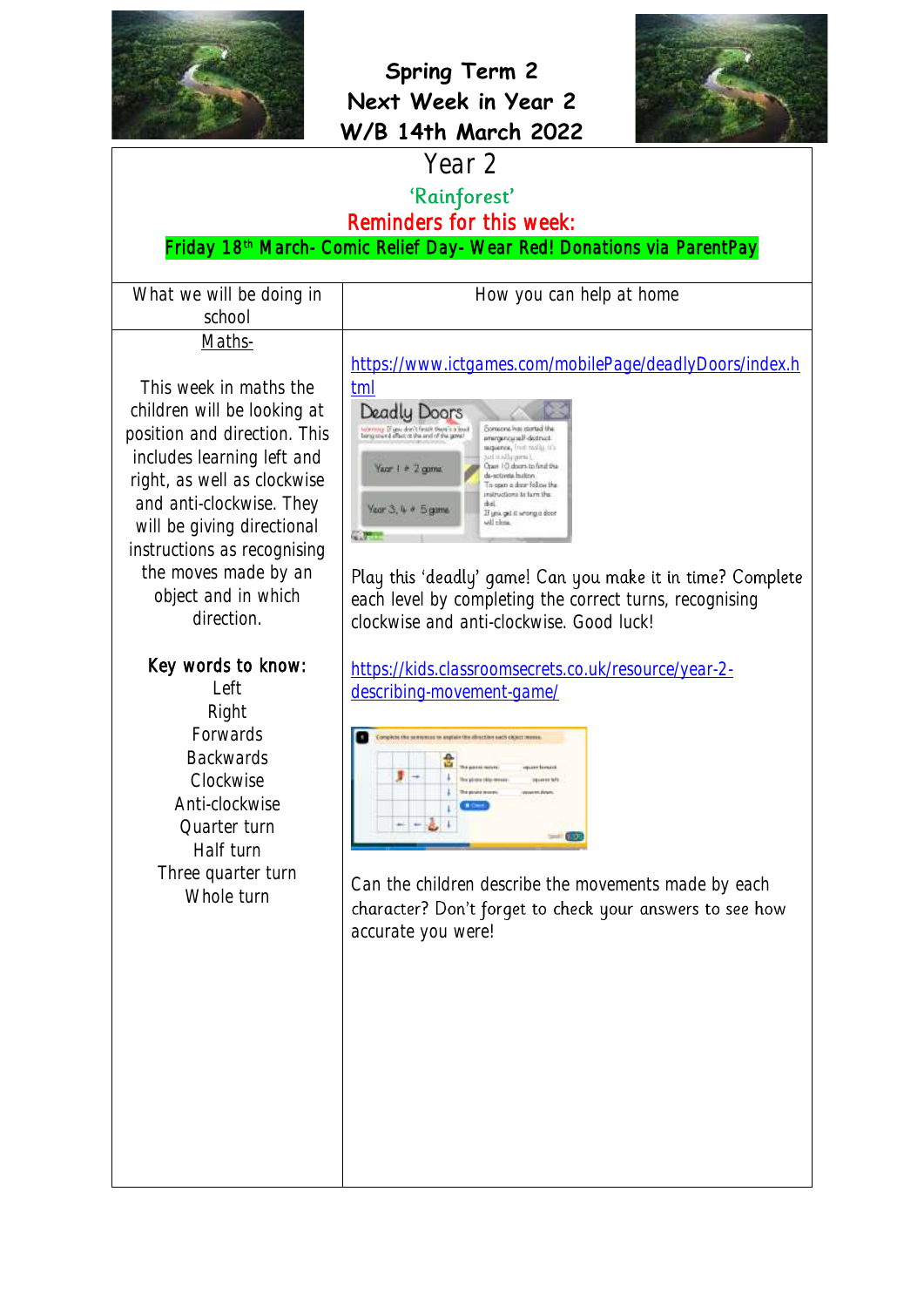





Duck Leaflet

It's all about our ducklings during Science Week as we watch them grow and learn, even experiencing their first paddle in the water. We will be writing leaflets on

duckling care. Our leaflets will be presented with care, using commands and conjunctions to instruct and explain.

Undertake some research at home that you can share with the class on Monday. Practise internet safety making sure you are working with an adult online.

How long do ducklings stay in their eggs? How long does it take a duckling to hatch? Is there certain food they like to eat?

How many types of duck are there? Can you find out some names of different types of ducks?



## Geography

This week the children learnt all about the layers of the rainforest, understanding key geographical vocabulary to describe what they would find at each layer. Next week, the children will be learning about the animals that live in the rainforest layers and some of the wonderful plants and foods that can be discovered there too!

Can you name these rainforest animals? Have a look at the worksheet below and see if you can name each animal. Perhaps you would like to do some research into one or more of the animals and find out where they live in the rainforest, what they eat and any interesting facts. Make a poster or write some facts down for your class rainforest display board!

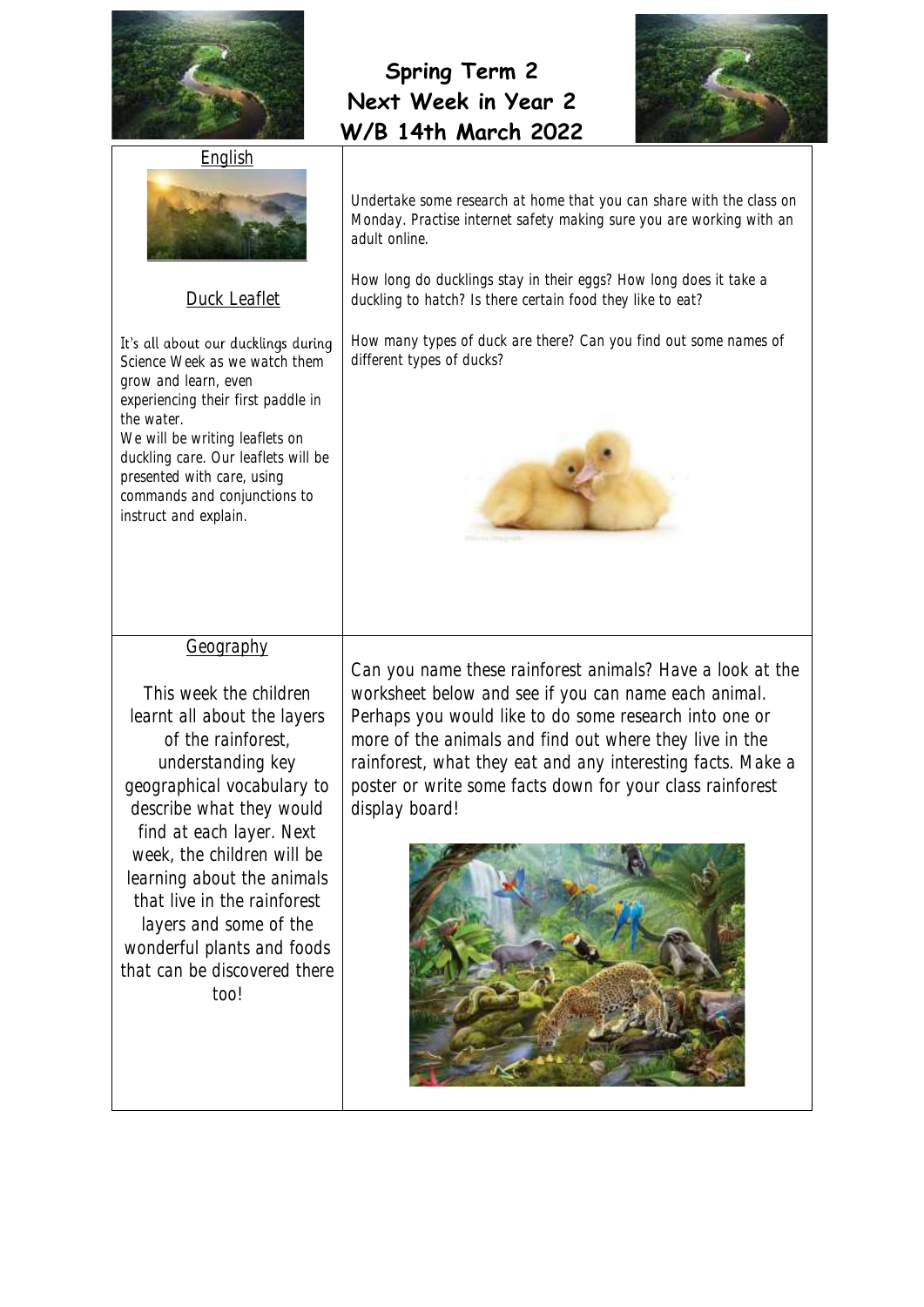

**Science** In Science this week the children will term, our topic will be Living things and their Habitats with a bit of Animals including Humans.

This week the children will learn how animals change over time and will learn to understand that animals have offspring which grow into adults. In this lesson our focus will be mainly on birds.

**Spring Term 2 Next Week in Year 2 W/B 14th March 2022**



You can help your child to prepare your child for this lesson by watching the clip below and discussing what you have seen:

<https://www.yout-ube.com/watch?v=0Z-iG-o5uOo>



Art

In art, the children will be sketching their final rainforest design onto their canvas, ready to begin painting the following week. They will be reminded how to sketch properly, for example, only putting minimal pressure on to the canvas so that any mistakes can be rectified easily.



You can prepare your child for this lesson by practising sketching at home and demonstarting how any changes can be made if their pencil marks are light.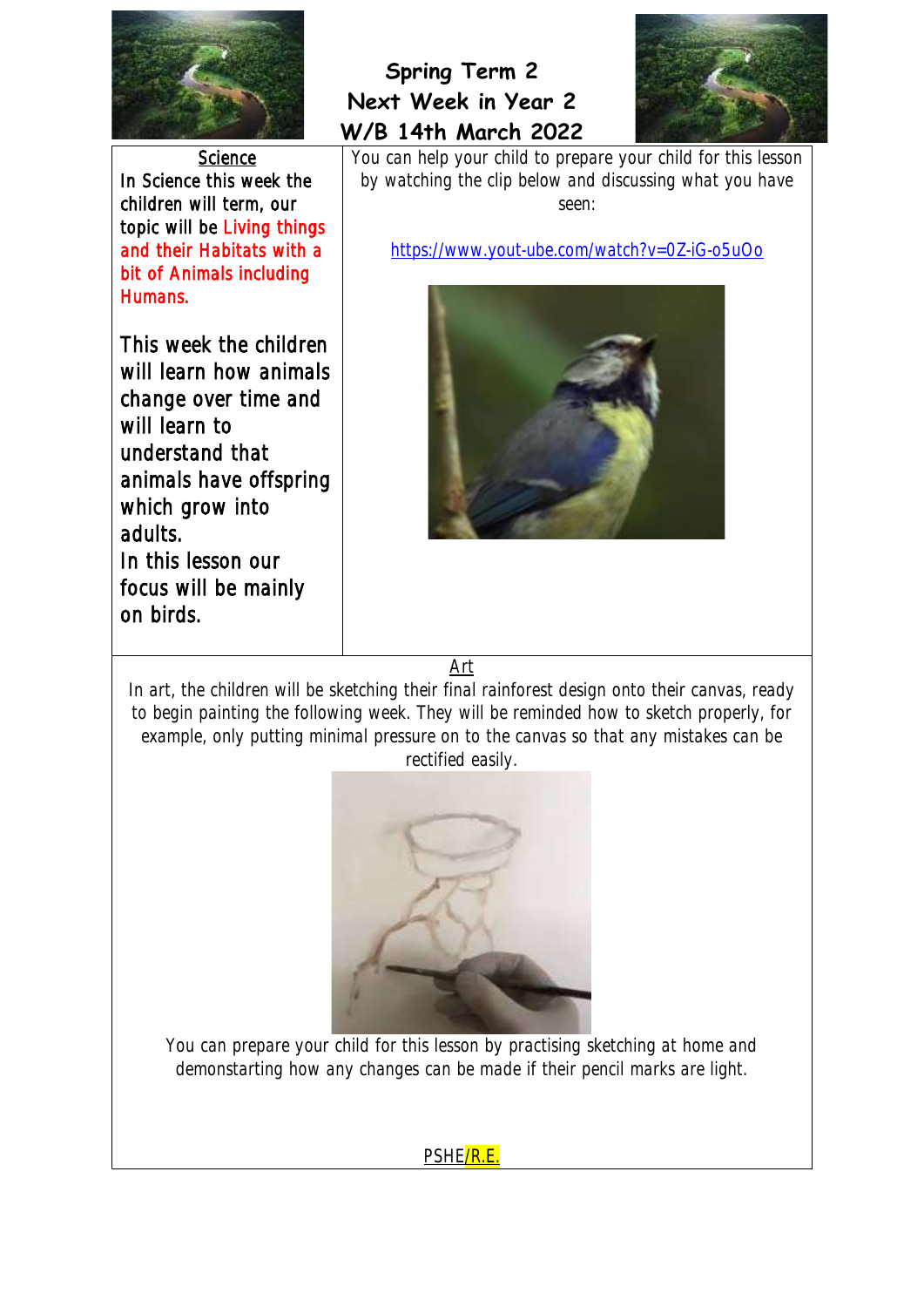



In RE we will teach the children the about the Christian festival of Easter, explaining why and how it is celebrated.



You can prepare your child for this lesson by briefly discussing The Easter Story and answering any questions they may have about it.





In P.E. this term, the children will be learning ball skills and netball. These sessions will both be outdoors, so please provide your child with appropriate clothing in line with the school guidance; long leggings or jogging bottoms; comfortable trainers; trainer/ankle socks (no tights will be allowed); a long sleeved tshirt: a jumper or fleece (optional).

The weather can be unpredictable at this time of year so please follow the guidance. Every child is expected to come to school with a full P.E. kit to change into.

Please note a permanent change to the P.E. Timetable for Indigo and Turquoise.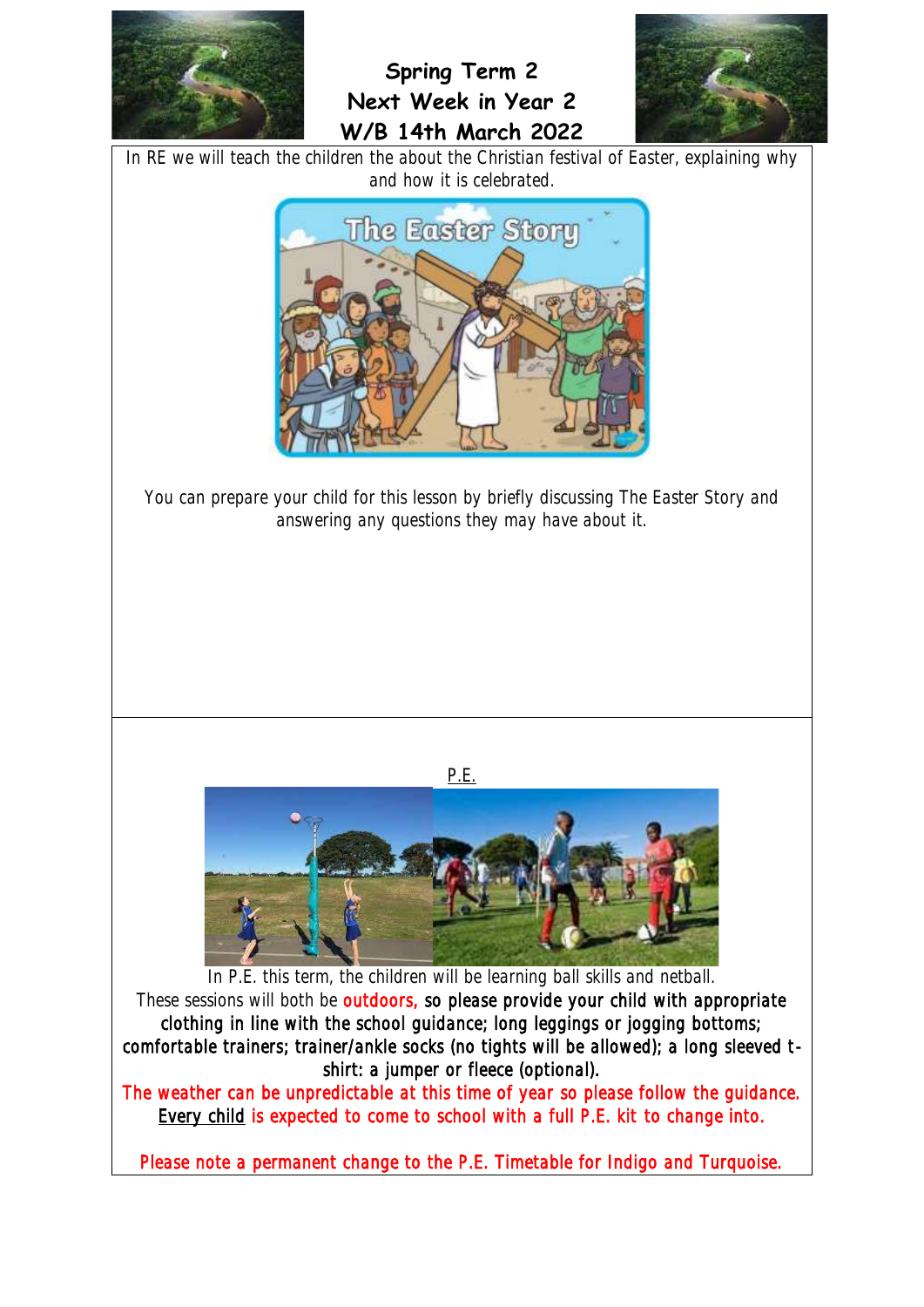



| Turquoise                                                                                                                                                                                                 | Amber                                                                                                        | Indigo                  |  |  |
|-----------------------------------------------------------------------------------------------------------------------------------------------------------------------------------------------------------|--------------------------------------------------------------------------------------------------------------|-------------------------|--|--|
| Monday - Ball skills                                                                                                                                                                                      | Monday- Ball skills                                                                                          | Tuesday- Ball skills    |  |  |
| Tuesday-Netball                                                                                                                                                                                           | Thursday- Netball                                                                                            | <b>Thursday-Netball</b> |  |  |
|                                                                                                                                                                                                           |                                                                                                              |                         |  |  |
|                                                                                                                                                                                                           |                                                                                                              |                         |  |  |
|                                                                                                                                                                                                           | Computing                                                                                                    |                         |  |  |
| This week the children will going into the computer suite and continuing to look at<br>statistics and data handling. They will use the data they collected last week and use it to<br>create a pictogram. |                                                                                                              |                         |  |  |
|                                                                                                                                                                                                           | Giraffe<br>Zebra<br>Tiger<br>idddddddd<br>Wolf<br>Bear                                                       |                         |  |  |
|                                                                                                                                                                                                           | You can prepare your child for this lesson by watching the clip below which explains what<br>a pictogram is. |                         |  |  |

[https://www.yout-ube.com/watch?v=A\\_aV8OqpwUs](https://www.yout-ube.com/watch?v=A_aV8OqpwUs)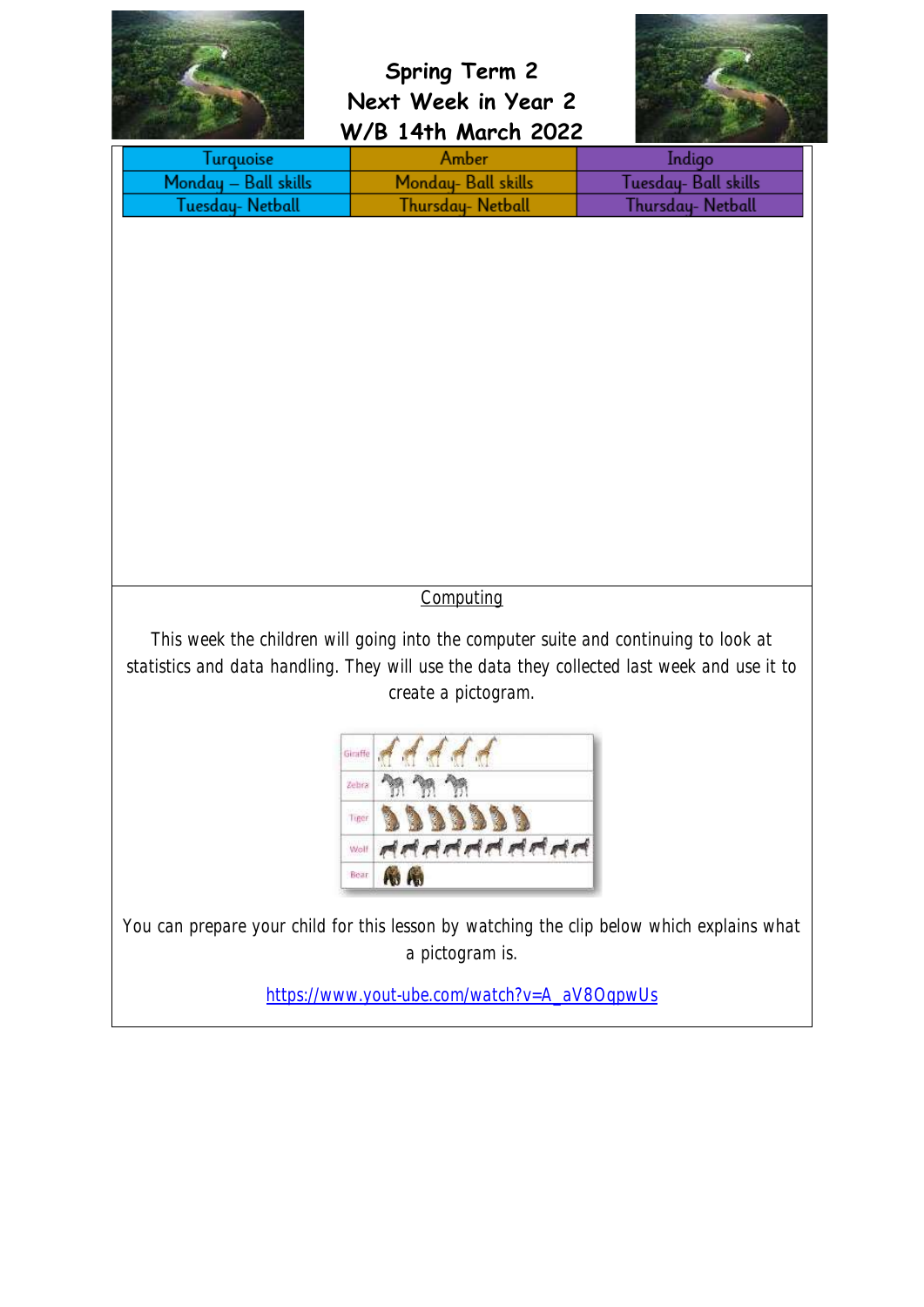

**Spring Term 2 Next Week in Year 2 W/B 14th March 2022**







This term's theme will be to learn how music can help us in their neighbourhood. They will be finding out how to listen to and appraise different genres of music including pop, orchestral and Jazz by using musical activities such as using composition, playing the recorder and singing!

The children will be learning a song for the London Borough of Culture- there will be a performance opportunity in the summer for any children who would like to perform at Mountsfield Park in Catford. More details to follow!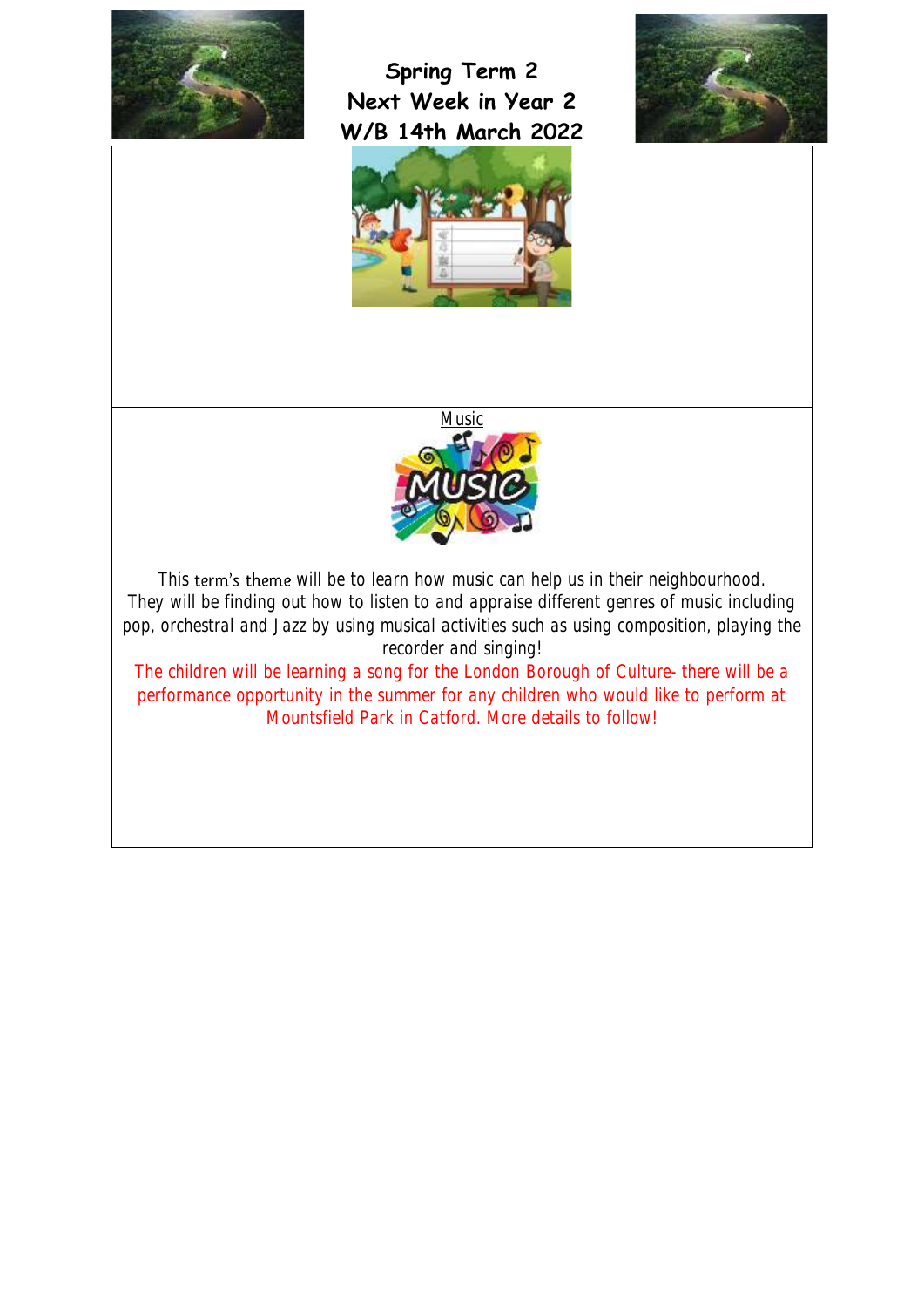



| <b>Year 2 Common Exception Words</b> |                  |           |         |         |              |       |
|--------------------------------------|------------------|-----------|---------|---------|--------------|-------|
| after                                | child            | every     | half    | move    | plant        | whole |
| again                                | children.        | everybody | hold    | Mr      | poor         | who   |
| any                                  | <b>Christmas</b> | eye       | hour    | Mrs:    | pretty       | wild  |
| bath                                 | class            | fast      | improve | old     | prove        | would |
| beautiful                            | climb            | father.   | kind    | only    | should       |       |
| because                              | clothes          | find      | last    | parents | <b>steak</b> |       |
| behind                               | could            | floor     | many    | pass    | sugar        |       |
| both                                 | cold             | gold      | mind    | past    | sure         |       |
| <b>break</b>                         | door             | grass     | money   | path    | told         |       |
| busu                                 | even.            | great     | most    | people  | water        |       |

Please practise spelling our words of the week and look out for any phonic sounds that need extra practise in your child's reading books.

Words of the week:

Autumn term 1- only, children, door, wild, most, floor, poor, climb, again, because, both. Autumn term 2- find, mind, behind, any, old, cold, hold, told, cold, Christmas, every, everybody, everyone.

Spring Term 1- people, after, who, why, what, how, where, which when, beautiful, busy, only

Spring 2- Parents, mother, father, should, would, could, whole, half, pretty

Mrs Kelly, Mrs Ferguson and Miss Smith The Year 2 Team